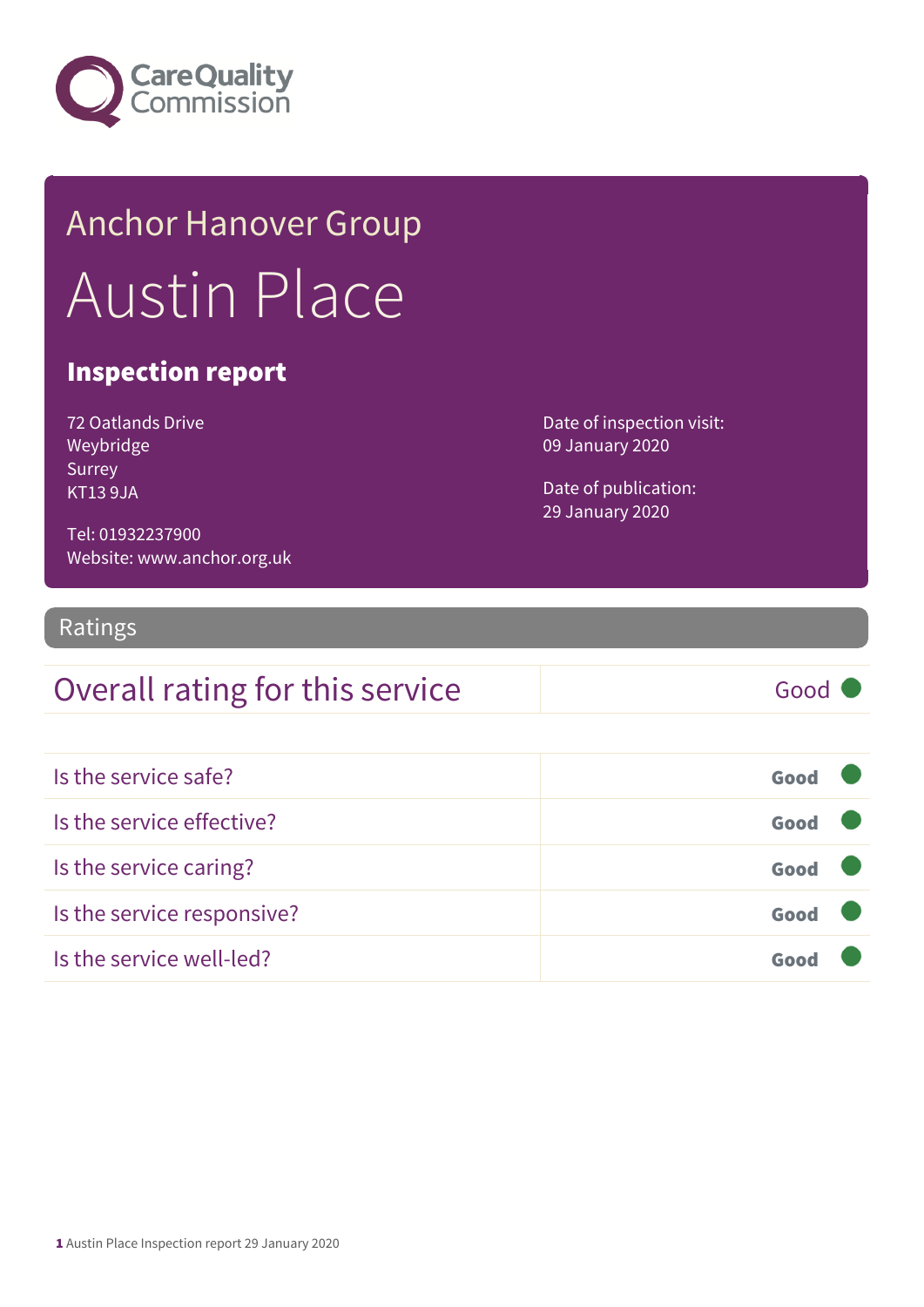### Summary of findings

#### Overall summary

Austin Place is a domiciliary care agency that was supporting 13 people in their own homes. Not everyone using the service receives a regulated activity; CQC only inspects the service being received by people provided with 'personal care'; help with tasks related to personal hygiene, medicines and eating. At the time of our inspection, five people were receiving the regulated activity. Everyone using the service was an older person and some were living with dementia.

#### People's experience of using this service

People were aware they had care plans and told us they felt staff met their needs. People said they were cared for by kind, caring and attentive staff who kept them safe. Staff had developed good relationships with people and were thoughtful in their approach to provide people with the best care possible.

People were happy with the food made for them and the way staff supported them with their medicines and access to healthcare professional input should they need it.

People said they were asked if they were happy with the service they received by the agency. They told us staff timekeeping was good, staff stayed for the time expected and on the whole they saw the same staff. People's care records were detailed and gave good guidance to staff.

People were cared for by a sufficient number of staff who were well trained. Staff understood their responsibility in helping people retain their independence as well as gaining their consent before they carried out any care.

Staff felt supported and valued by management. Senior staff undertook regular audits of the service to check people were receiving a good level of care and where shortfalls were identified these were addressed. In addition, they looked for ways to improve the service for people.

For more details, please see the full report which is on the CQC website at www.cqc.org.uk

#### Rating at last inspection

The last rating for this service was Good (report published 18 August 2017).

Why we inspected This was a planned inspection based on the previous rating.

#### Follow up

We will continue to monitor intelligence we receive about the service until we return to visit as per our reinspection programme. If we receive any concerning information we may inspect sooner.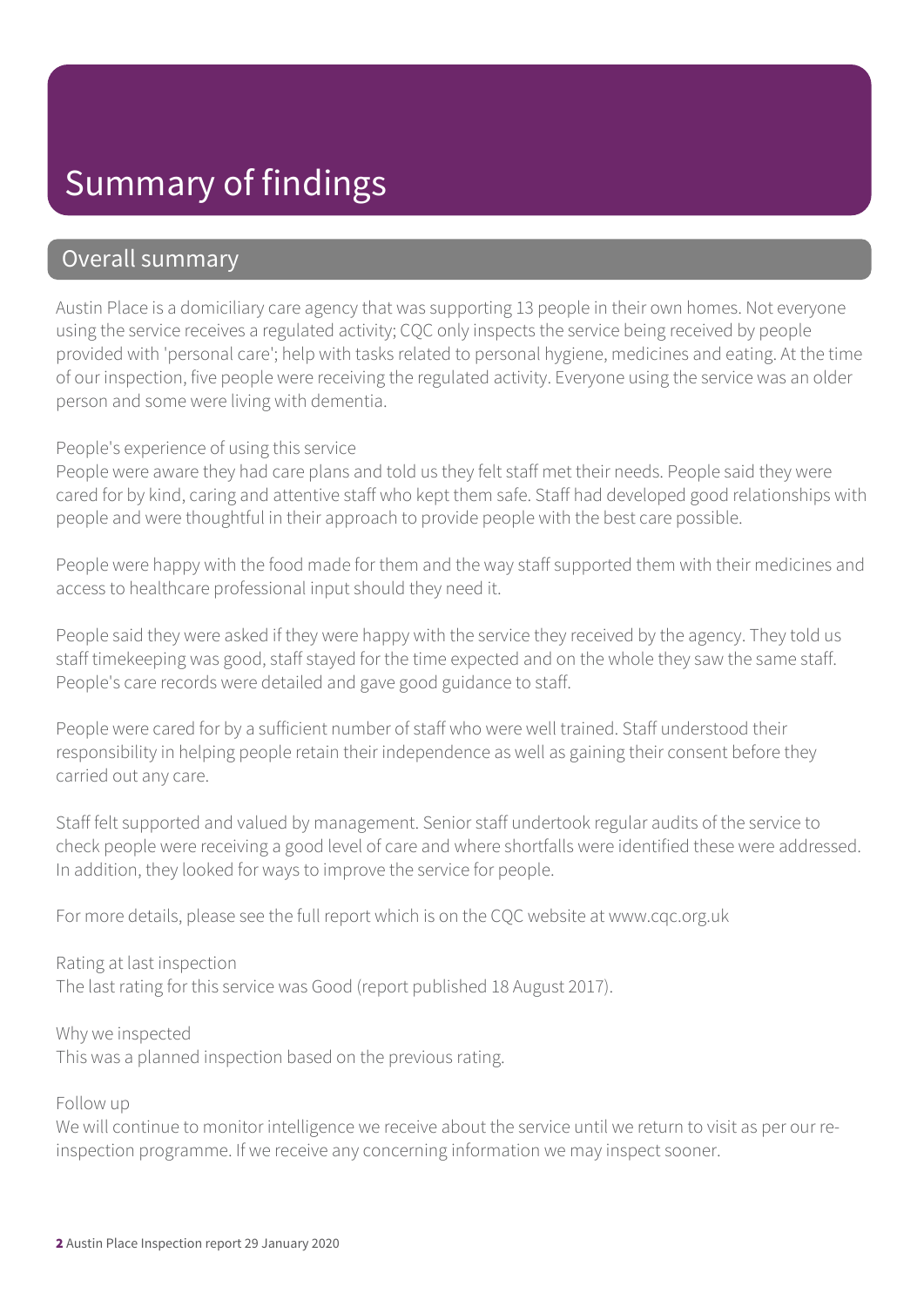### The five questions we ask about services and what we found

We always ask the following five questions of services.

| Is the service safe?                          | Good |
|-----------------------------------------------|------|
| The service was safe.                         |      |
| Details are in our safe findings below.       |      |
| Is the service effective?                     | Good |
| The service was effective.                    |      |
| Details are in our effective findings below.  |      |
| Is the service caring?                        | Good |
| The service was caring.                       |      |
| Details are in our caring findings below.     |      |
| Is the service responsive?                    | Good |
| The service was responsive.                   |      |
| Details are in our responsive findings below. |      |
| Is the service well-led?                      | Good |
| The service was well-led.                     |      |
| Details are in our well-led findings below.   |      |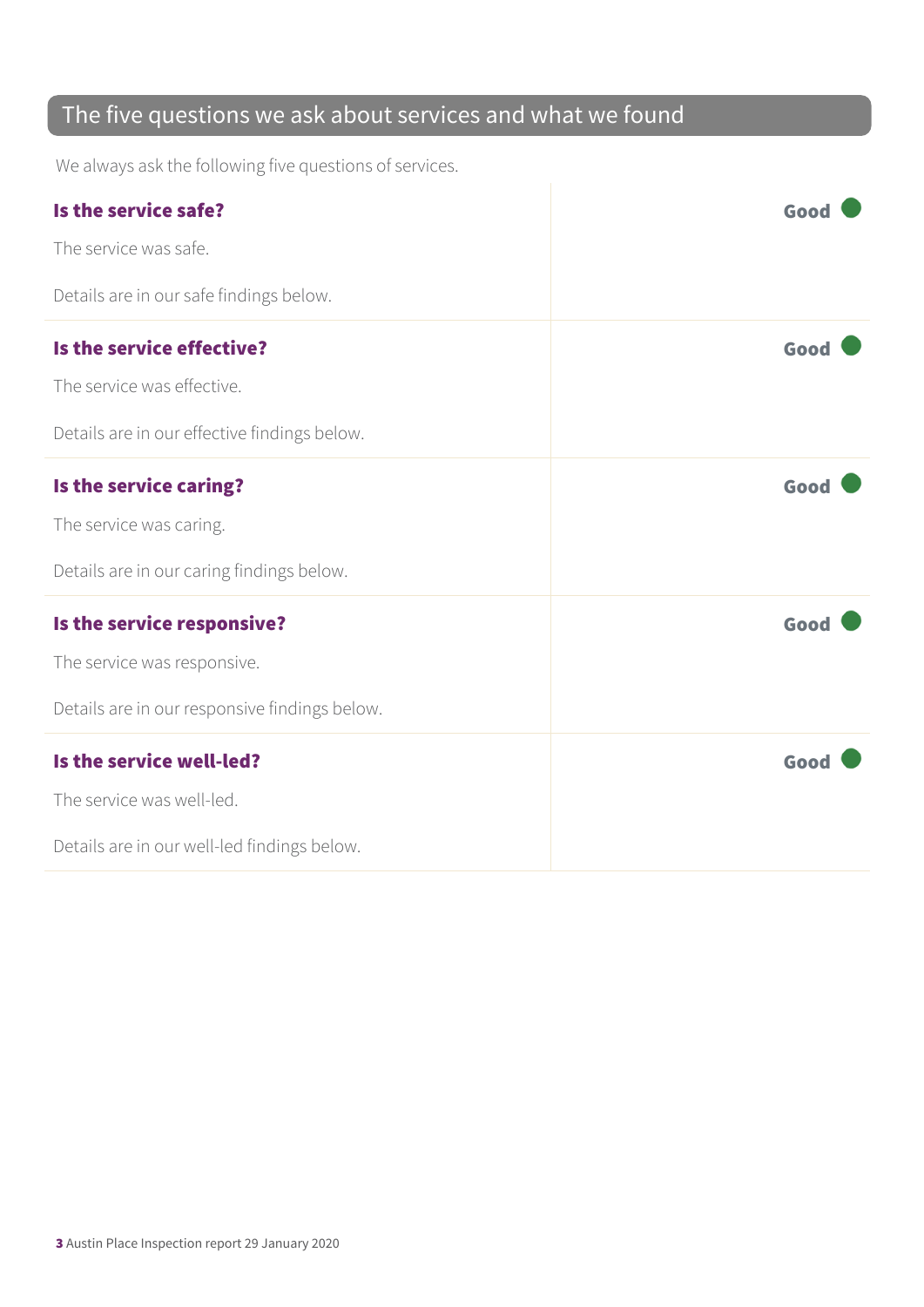

# Austin Place

#### Detailed findings

### Background to this inspection

#### The inspection

We carried out this inspection under Section 60 of the Health and Social Care Act 2008 (the Act) as part of our regulatory functions. We checked whether the provider was meeting the legal requirements and regulations associated with the Act. We looked at the overall quality of the service and provided a rating for the service under the Care Act 2014.

Inspection team The inspection was carried out by one inspector.

#### Service and service type

This service is a domiciliary care agency. It provides personal care to people living in their own houses and flats.

The service did not have a manager registered with the Care Quality Commission. A new manager had started in October 2019 and had applied to become registered.

#### Notice of inspection

We gave the service 48 hours' notice of the inspection. This was because it is a domiciliary care service and we needed to be sure that the provider or manager would be in the office to support the inspection.

#### What we did before the inspection

The provider completed a provider information return prior to this inspection. This is information we require providers to send us to give some key information about the service, what the service does well and improvements they plan to make. We took this into account when we inspected the service and made the judgements in this report.

#### During the inspection

One inspector checked documentation at the office. This included looking at five people's care plans, medication records, three recruitment files and a variety of records relating to the management of the service, including policies and procedures. We visited and spoke with four people who were receiving care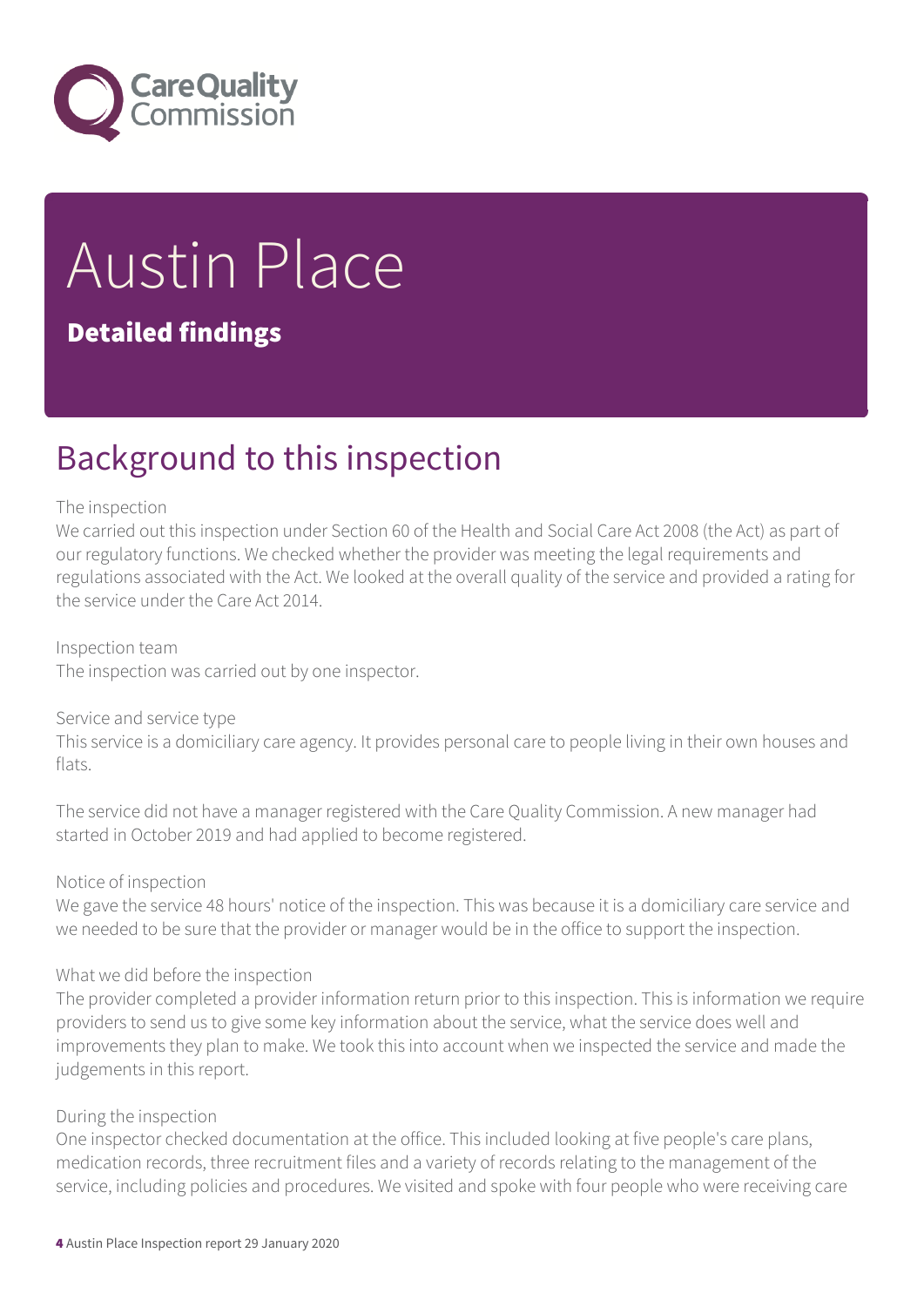from the service. We also, as part of the inspection, spoke with one staff member and the provider's operations manager.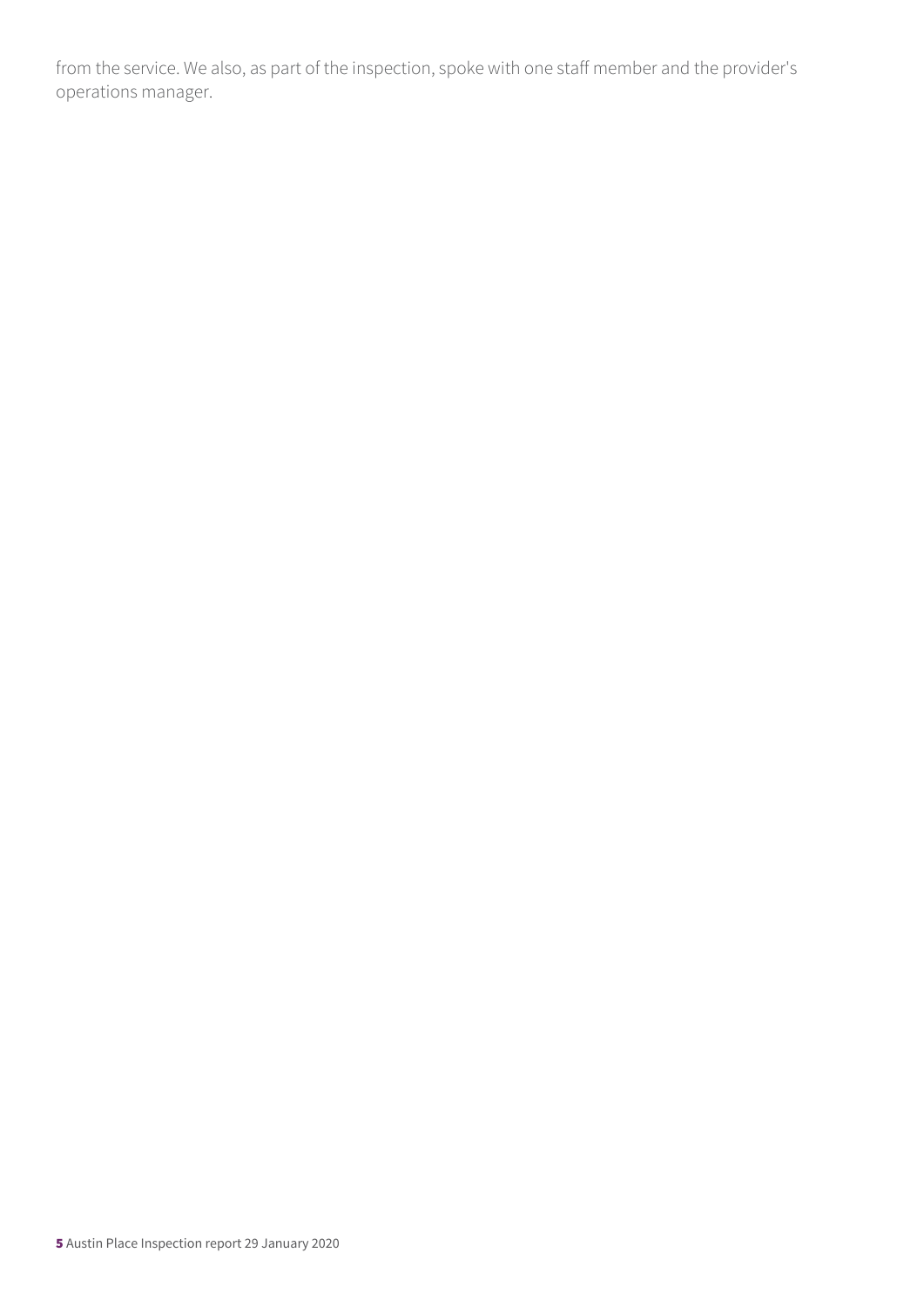### Is the service safe?

### Our findings

Safe – this means we looked for evidence that people were protected from abuse and avoidable harm.

At the last inspection this key question was rated as Good. At this inspection this key question has remained the same Good rating. This meant people were safe and protected from avoidable harm.

Systems and processes to safeguard people from the risk of abuse

- People were kept safe as staff understood their responsibility to report any safeguarding concerns. One person told us, "I never worry about anything with staff."
- A staff member said, "I would report anything straight to the manager and go higher if necessary. We have a phone number to ring." Safeguarding concerns had been reported to CQC appropriately.

Assessing risk, safety monitoring and management

- Where people were at risk of harm, guidance was in place for staff to help them reduce this risk. One person had had some recent falls and staff were guided to use a wheelchair for them when they left their flat.
- The agency had made a referral for a second person to obtain a more appropriate mobility aid to help keep them safe when walking.
- Each person had a risk assessment relating to their environment and we watched as a staff member moved a footstool out of one person's way so they could access their chair safely.
- In the event of an emergency, such as staff shortages, staff from another of the provider's services would attend calls. The provider's operations manager said, "We have an on call system where a call will go to the manager, then myself or the district manager."

Staffing and recruitment

- People were cared for by a sufficient number of staff. They told us they saw the same staff and did not have to wait for their care calls. One person said, "They come on time." A second person told us, "They are not usually late. They come at nine and it's always the same girls."
- The provider's operations manager said, "We are currently over-recruited, so ready to take on any new care packages." They told us they operated a two-week rolling rota which helped ensure consistency of staff.
- Staff said they felt there were enough of them to complete the care calls and they did not feel rushed when with people. Everyone receiving the care lived in the same building and as such travelling time was not required. We reviewed the rotas and saw that staff did overtime to cover any staff shortage.
- Prospective staff went through a robust recruitment process which included them providing two references, their right to work in the UK and evidence of previous employment. All staff underwent a Disclosure and Barring Service check to help ensure they were suitable to work in this type of service. A staff member said, "I did an on-line application and had to give two references."

#### Using medicines safely

● People received the medicines they required and said staff looked after this aspect of their care. One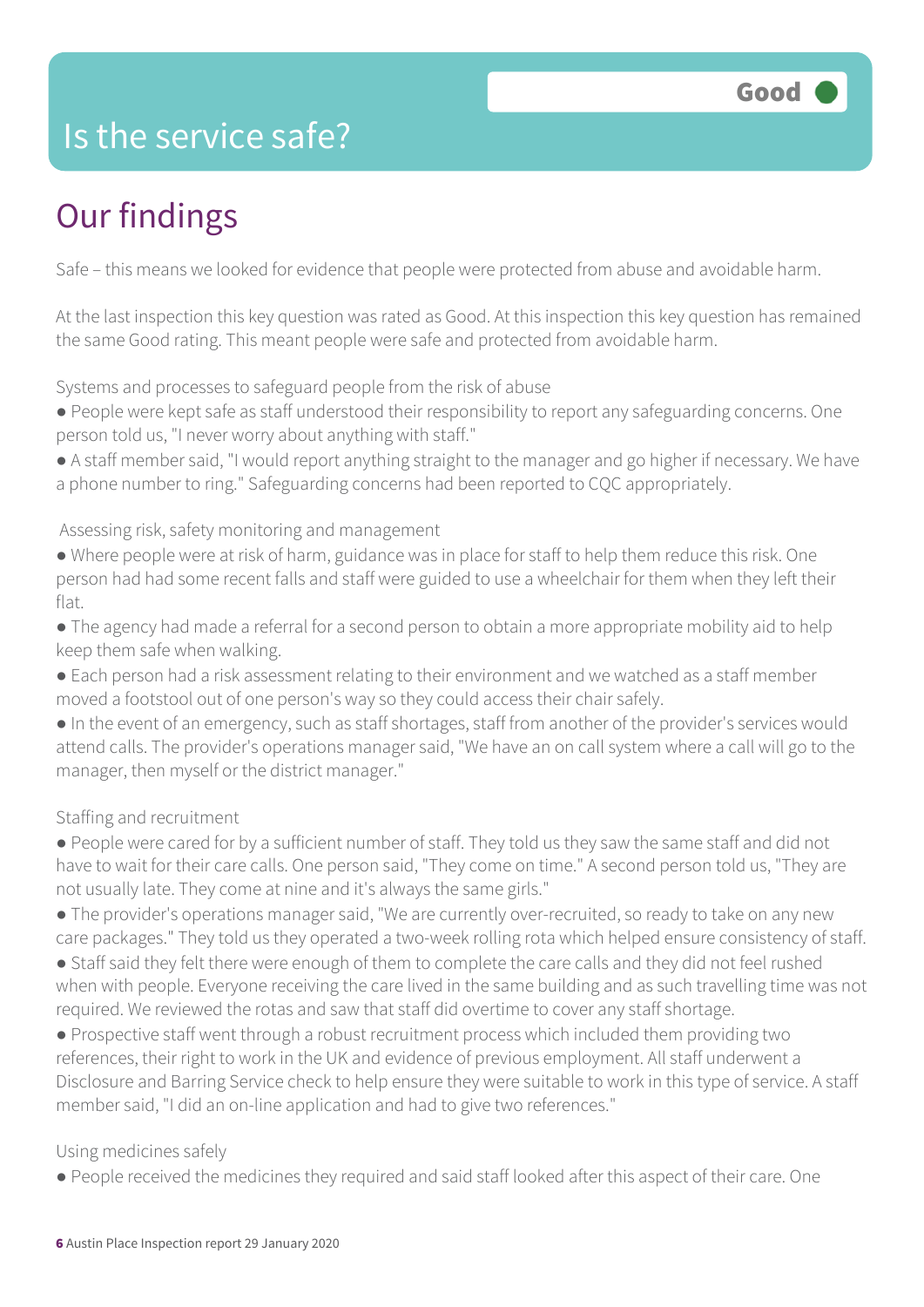person told us, "They (staff) know exactly what's there and what's to be given." A second person said, "They always double check I've taken my medicines."

● People's medicines administration records (MARs) had no gaps on them which indicated people received the medicines they required.

● Where people had topical creams (medicines in cream format) there were accompanying body maps to show where the cream(s) should be applied and records indicated their application.

#### Preventing and controlling infection

● People said staff always wore appropriate equipment when providing care, such as gloves and aprons. They said they had no concerns with regards to the infection control procedures of staff. One person told us, "They always wear gloves." A second person told us, "They always wear gloves and the yellow bags always go out."

● A staff member said, "We must use the proper equipment – gloves, aprons – and we are changing them all the time. Washing our hands is the most important. We are doing it all the time."

Learning lessons when things go wrong

- Where people had accidents and incidents these were recorded and appropriate action taken.
- Due to the small number of people being cared for by the service, there were few incidents and as such there had not been a need to collate information to look for themes or trends.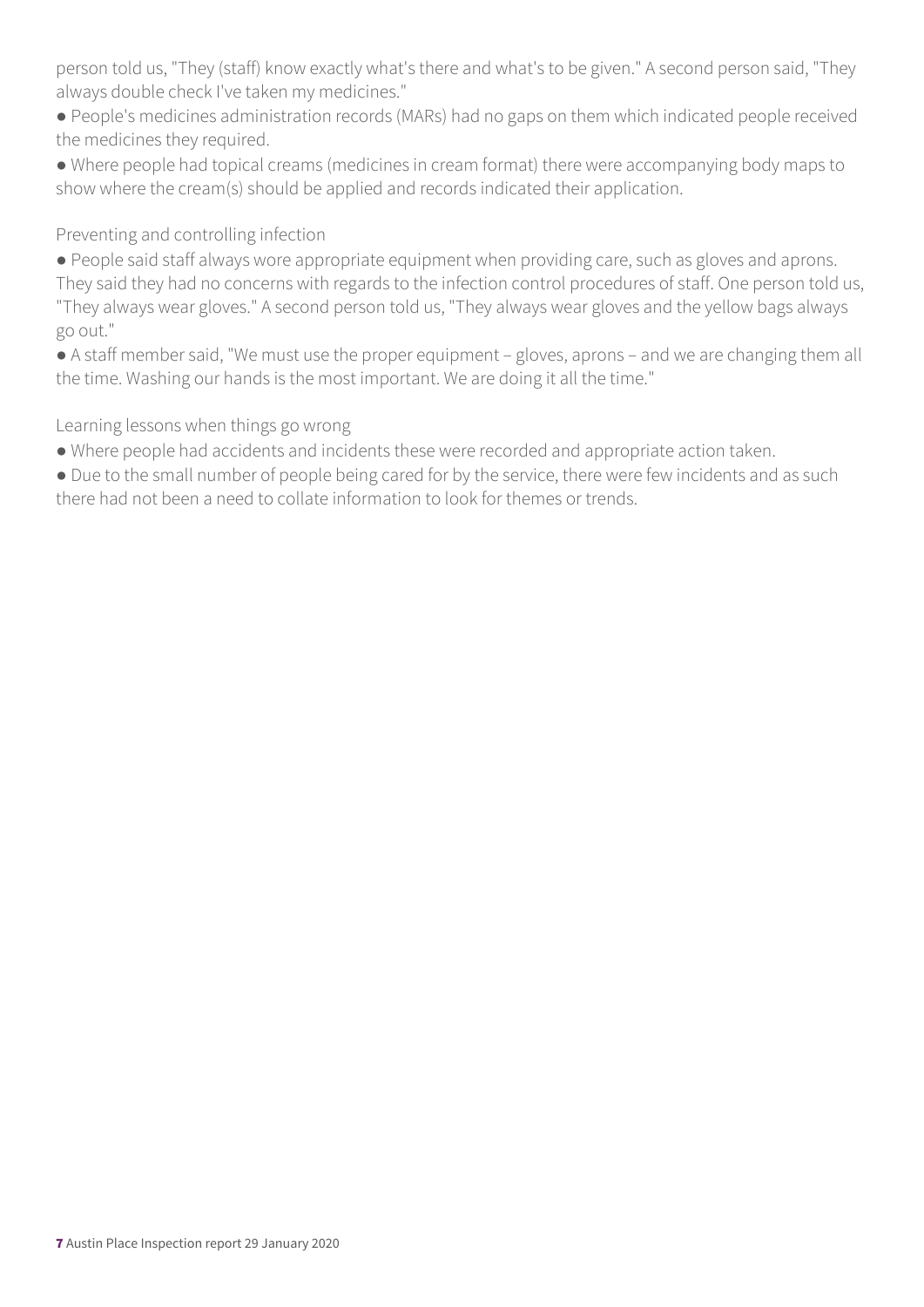### Is the service effective?

### Our findings

Effective – this means we looked for evidence that people's care, treatment and support achieved good outcomes and promoted a good quality of life, based on best available evidence.

At the last inspection this key question was rated as Good. At this inspection this key question has remained the same Good rating. This meant people's outcomes were consistently good, and people's feedback confirmed this.

Assessing people's needs and choices; delivering care in line with standards, guidance and the law

- Before people received care from the agency, an assessment was carried out. This outlined the care needs of the person, together with any risks, mobility issues, nutritional information and any other relevant information for that person.
- Once a care package was established, routine reviews of the person's care needs and appropriateness of the care calls were carried out to help ensure information was up to date.
- Staff followed national guidance when developing people's care records, looking at skin integrity, weight and falls risks. One person told us, "Staff are conscientious, so it works."

Staff support: induction, training, skills and experience

- People were cared for by staff who underwent a probationary period, induction and training relevant to their role. This included shadowing a more experienced member of staff. A staff member told us, "I worked with one staff member who explained everything to me."
- Staff training included moving and handling, first aid, infection control and safeguarding. We noted some staff training was overdue. However, the provider's operations manager was able to demonstrate to us this had been identified and courses were being arranged for staff to receive refresher training. One person told us, "I think they are well trained. They are always busy with going on training."
- Staff had the opportunity to meet with their line manager on a regular basis to discuss their role, any training requirements and any concerns.

Supporting people to eat and drink enough to maintain a balanced diet

- People were happy with the input they received from staff in relation to their nutrition. One person said, "They help me with my breakfast and know what I like." They told us they liked cut fruit for their breakfast and this was recorded in their care records.
- Staff said they always gave people choices of what they ate and encouraged people to drink.
- There was good information in people's care records on their dietary requirements and one person had been assessed by the Speech and Language Therapy team to help ensure staff were providing them with the most appropriate foods.

Staff working with other agencies to provide consistent, effective, timely care; Supporting people to live healthier lives, access healthcare services and support

● People told us staff were good at calling professionals if they needed support. One person said, "We have the OT (occupational therapist) coming tomorrow."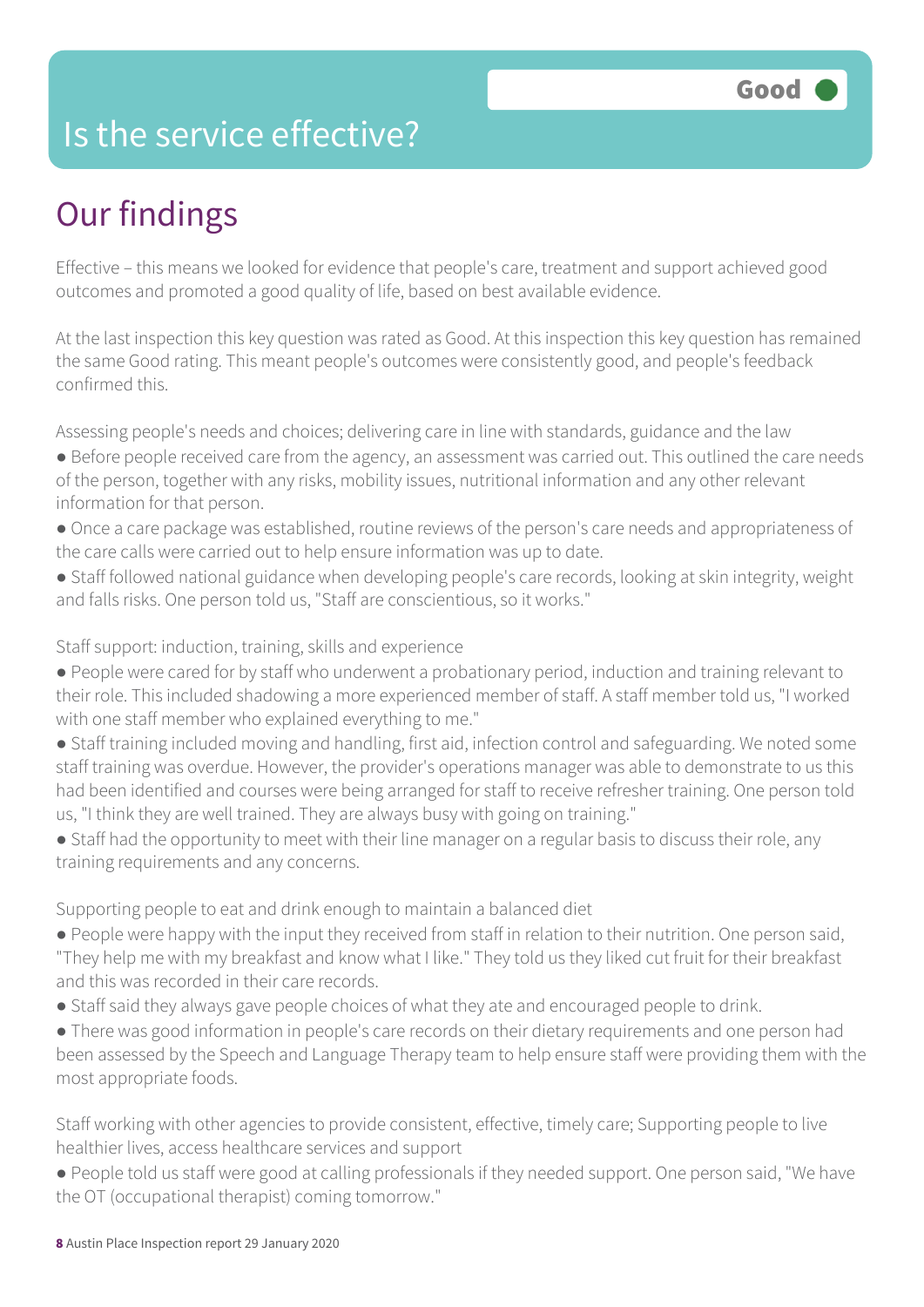• There was evidence in people's care records of referrals being made to other agencies in order to help staff provide effective care to people. One person had an occupational therapist visiting the day after our inspection to look at a more appropriate mattress for their bed as well as equipment for staff to be able to move them safely. Other people had involvement from the district nurse upon the agencies request.

● Staff said they worked well as a team, helping and supporting each other to provide care to people. One staff member said, "We're a small team. I'm happy here. We help each other."

Ensuring consent to care and treatment in line with law and guidance

The Mental Capacity Act 2005 (MCA) provides a legal framework for making particular decisions on behalf of people who may lack the mental capacity to do so for themselves. The Act requires that, as far as possible, people make their own decisions and are helped to do so when needed. When they lack mental capacity to take particular decisions, any made on their behalf must be in their best interests and as least restrictive as possible.

People can only be deprived of their liberty to receive care and treatment when this is in their best interests and legally authorised under the MCA. Where people may need to be deprived of their liberty in order to receive care and treatment in their own homes, the DoLS cannot be used. Instead, an application can be made to the Court of Protection who can authorise deprivations of liberty

We checked whether the service was working within the principles of the MCA, and whether any conditions on authorisations to deprive a person of their liberty had the appropriate legal authority and were being met.

● People were being protected in relation to consent as staff worked within the requirements of the MCA. People had signed their consent to care and been involved in developing their care plan.

● People told us staff asked for their consent before carrying out any care. One person said, "They always ask first."

● No one receiving the care lacked capacity to make decisions, however staff had a good understanding of the MCA. One staff member said, "Some people can make unwise decisions. We can advise and explain the risk, but at the end of the day it's their decision and we must respect this."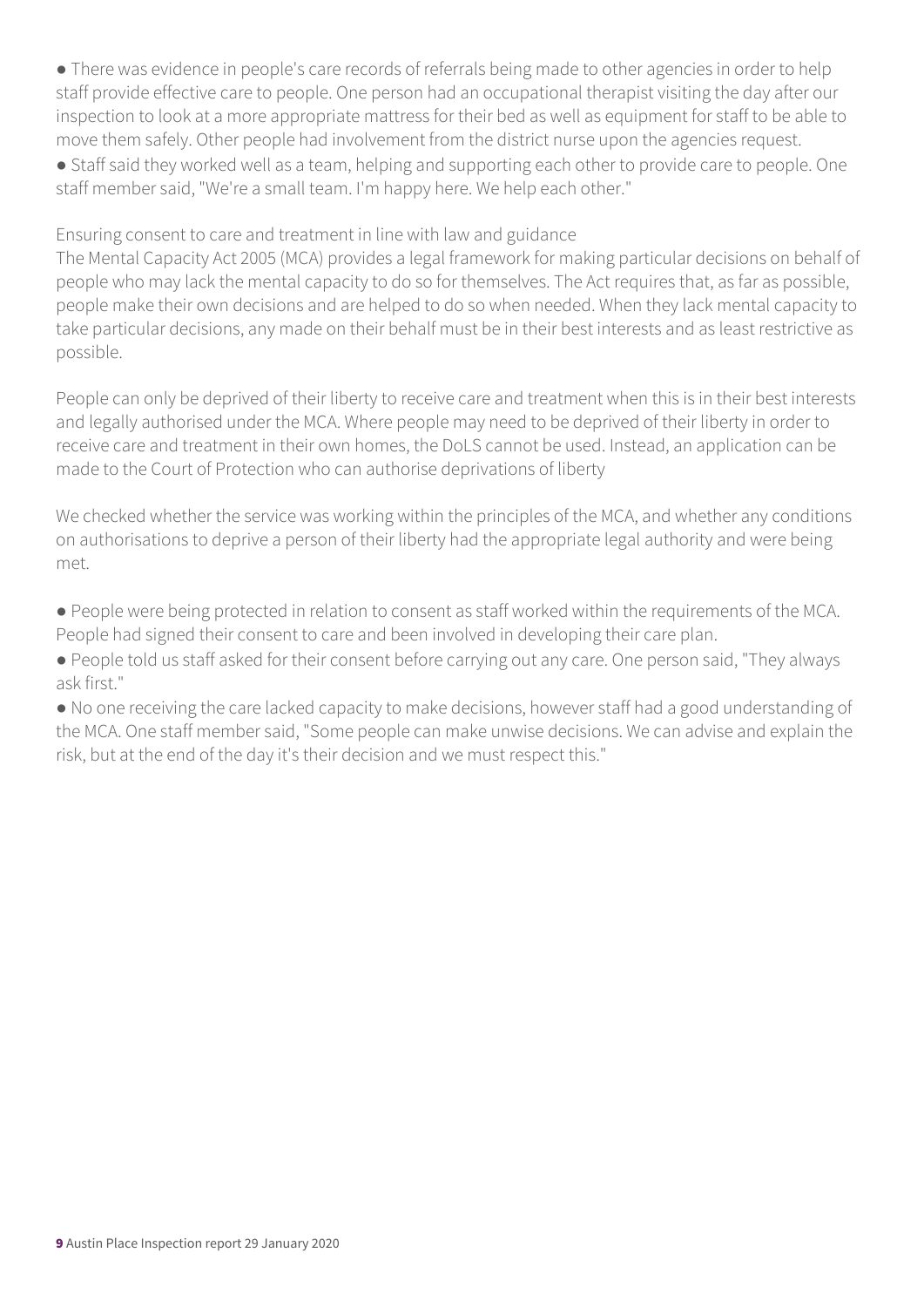### Is the service caring?

### Our findings

Caring – this means we looked for evidence that the service involved people and treated them with compassion, kindness, dignity and respect.

At the last inspection this key question was rated as Good. At this inspection this key question has remained the same Good rating. This meant people were supported and treated with dignity and respect; and involved as partners in their care.

Ensuring people are well treated and supported; respecting equality and diversity

- People said staff were kind and caring and they welcomed and appreciated their support. One person said, "In general they are very good, friendly and caring." A second person told us, "It's worked out very well (the care)."
- People said staff knew and understood them. One person told us, "They (staff) know me. I'm very happy with the treatment they've given me." A second person said, "They are all very pleasant and friendly. It is good because we know them so well."
- People received care at the time they required it from staff. We reviewed the daily records for a sample of people and read that staff arrived at the time expected. One person told us, "The service is Rolls Royce. We see the same girls as a rule. I can't speak highly enough of them."

Supporting people to express their views and be involved in making decisions about their care

- People told us they were aware they had a care plan and had felt involved in making decisions about the care they required. One person said, "They sat with me at the beginning and we talked about what we needed and I know I have a care plan."
- People said staff asked them to make decisions about their meals, drinks and day to day tasks such as whether they would like a wash or a shower. A staff member told us, "We must ask them for their choice; what they would like to wear, what they would like to eat. We must appreciate their choice and not force them."
- One person had discussed with the manager a small change to their care hours to fit in better with their daily routine. This was included in their review meeting records and was changed as per their request.

Respecting and promoting people's privacy, dignity and independence

- Without fail, people told us staff treated them with respect and dignity. One person told us, "They have the right attitude and very much so treat us with dignity. They are very patient." A second person said, "We have developed a bond and we respect each other. It's almost like one big happy family." A staff member told us, "The most important is that we must talk to people."
- People's care records recorded tasks they could undertake themselves, such as one person's which stated, 'can wash independently'.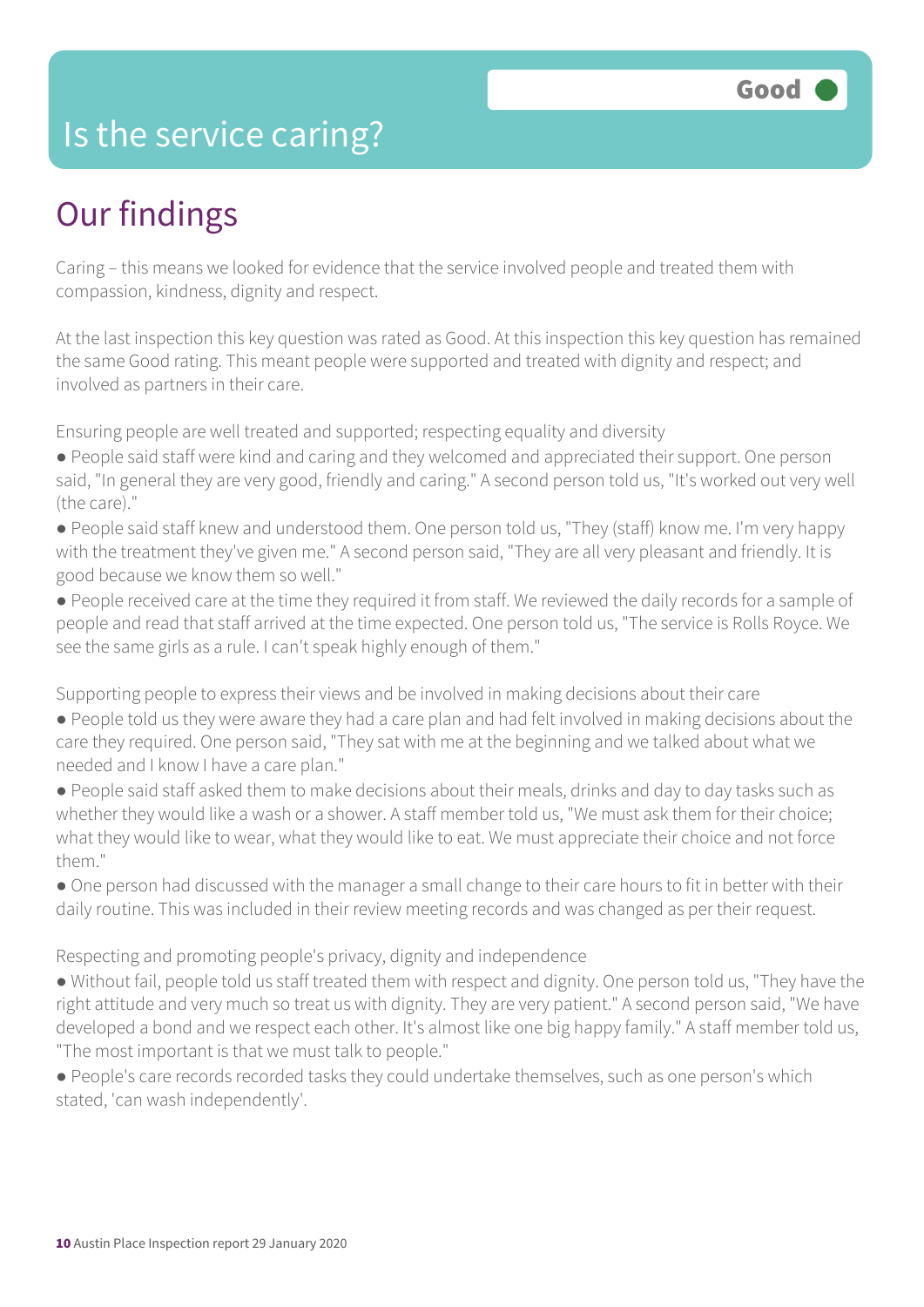### Is the service responsive?

### Our findings

Responsive – this means we looked for evidence that the service met people's needs.

At the last inspection this key question was rated as Good. At this inspection this key question has remained the same Good rating. This meant people's needs were met through good organisation and delivery.

Planning personalised care to ensure people have choice and control and to meet their needs and preferences

- People told us staff provided responsive care. One person said, "The way they have looked after [name] means his sores are so good now even the district nurse was impressed."
- People's care records contained appropriate information to enable staff to provide responsive care. Information included their background history so staff got to know a bit about the person before providing care.
- People's records were individualised to the person. For example, one person's care plan said, 'likes to be smartly dressed, suit trousers and shirts' and we saw them dressed like this on the day. It also went on to say that the person liked a daily shower and we read staff were supporting them with this.
- Staff followed guidance in people's care plans. One person preferred to be called by a specific name and we heard staff do this. This person also had a hearing impairment and their care plan stated, 'speak slowly and give him time to respond' and again, we heard a staff member address the person in this way. A staff member told us, "[Name] has his own particular routine, which we have to follow."

#### Meeting people's communication needs

Since 2016 onwards all organisations that provide publicly funded adult social care are legally required to follow the Accessible Information Standard (AIS). The standard was introduced to make sure people are given information in a way they can understand. The standard applies to all people with a disability, impairment or sensory loss and in some circumstances to their carers.

- People's communication needs were recorded in their care plans. One person was hard of hearing and their records instructed staff to assist the person with putting in their hearing aid. We saw they had done this in on the day.
- A second person used to be a teacher and it was noted in their care records that they wished staff to use, 'proper grammar and pronunciation' when speaking with them.
- We read in a recent satisfaction survey one person had commented, 'so good with [name's] blindness. They (staff) are one step ahead all the time'.

Improving care quality in response to complaints or concerns

- People knew how to make a complaint, but had not felt the need to. One person told us, "I would go to the manager."
- There had been no complaints since our last inspection, but people were provided with the complaints policy so they were aware of the process if they were unhappy with any aspect of the service.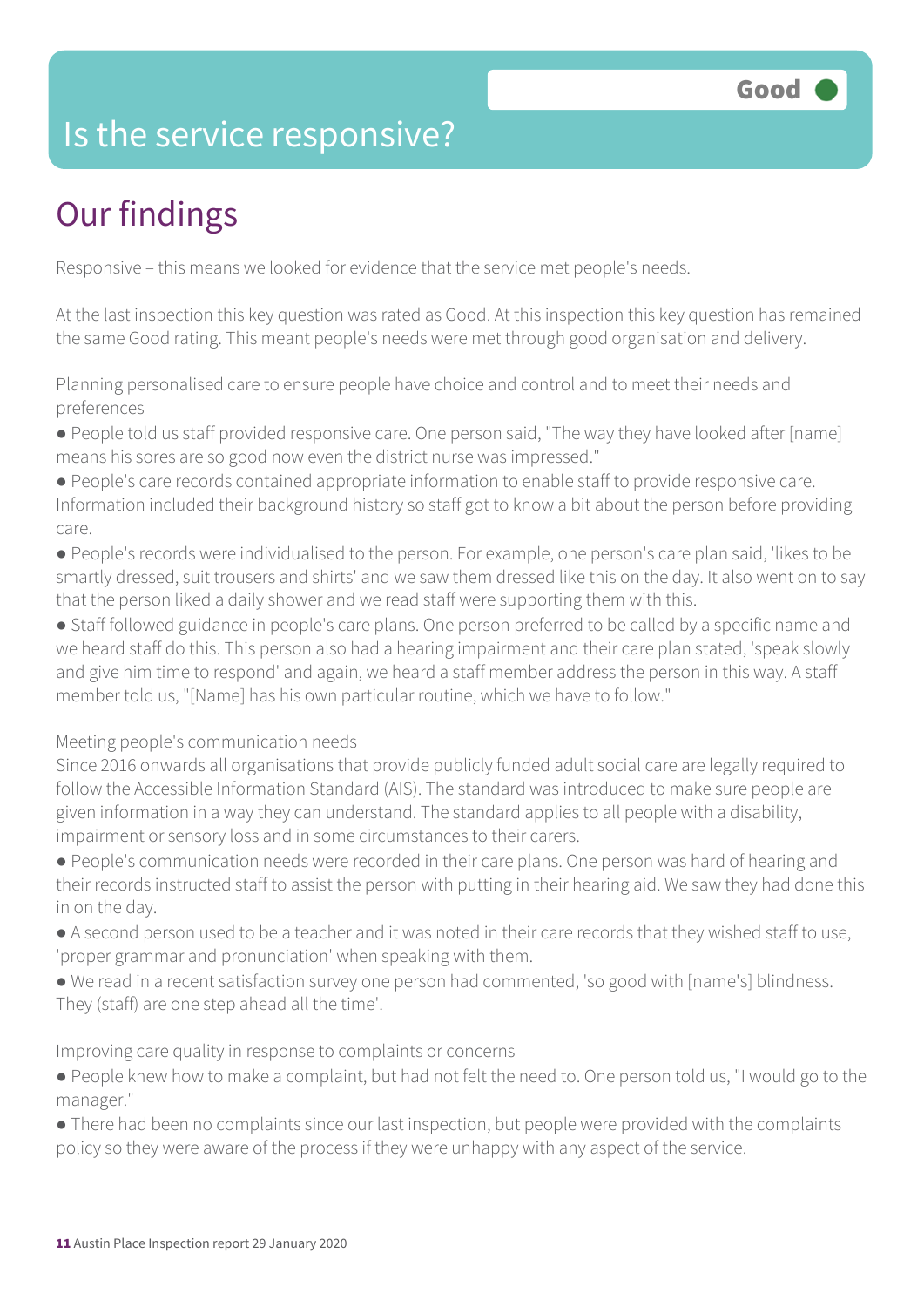### Is the service well-led?

### Our findings

Well-Led – this means we looked for evidence that service leadership, management and governance assured high-quality, person-centred care; supported learning and innovation; and promoted an open, fair culture.

At the last inspection this key question was rated as Good. At this inspection this key question has remained the same Good rating. This meant the service was consistently managed and well-led. Leaders and the culture they created promoted high-quality, person-centred care.

Promoting a positive culture that is person-centred, open, inclusive and empowering, which achieves good outcomes for people

- People knew the manager and staff as it was a small team. One person told us, "[The manager] comes to check my tablets" and another said, "[The manager] will come and discuss our care plan with us."
- Staff said they felt supported by the manager. One told us, "She is very good. Even when we are struggling, she just pops in and helps. She is very friendly – we don't have to ask her and she gives us support."

Managers and staff being clear about their roles, and understanding quality performance, risks and regulatory requirements; How the provider understands and acts on the duty of candour, which is their legal responsibility to be open and honest with people when something goes wrong

- Regular audits of the service were carried out to check people were receiving a good level of care. Where shortfalls were identified, these were addressed.
- We had identified that although staff were recording the start time of care calls, they were not always recording the time they finished which meant there was no evidence that they stayed the full length of time. The provider's operations manager told us, "Yes, we had picked this up and we have amended the (daily notes) paperwork. It now has columns for in and out times." We were shown the new paperwork.
- We also noted where hand written prescription details were written on people's MARs there was no double signature to confirm accuracy of the information. This had been highlighted in a recent audit and we were told that discussions were being held with the pharmacy to get printed MARs.
- Services that are registered with the Care Quality Commission are required to notify us of significant events or safeguarding concerns. We had received notifications in line with registration requirements. There was an organisational policy to follow in relation to duty of candour.

Engaging and involving people using the service, the public and staff, fully considering their equality characteristics

- People were invited to give their feedback through annual surveys. The provider's operations manager had developed a tracker sheet to identify where action was required in response to feedback.
- We read people were very happy with the service and, 'pleased with the care'. However, we noted one person had given a less positive response with regard to their involvement in their care plan and the tracker had identified this as an action for the manager to address.
- Staff attended meetings to discuss various aspects of the service such as rota's, declined calls, confidentiality and moving and handling practices.